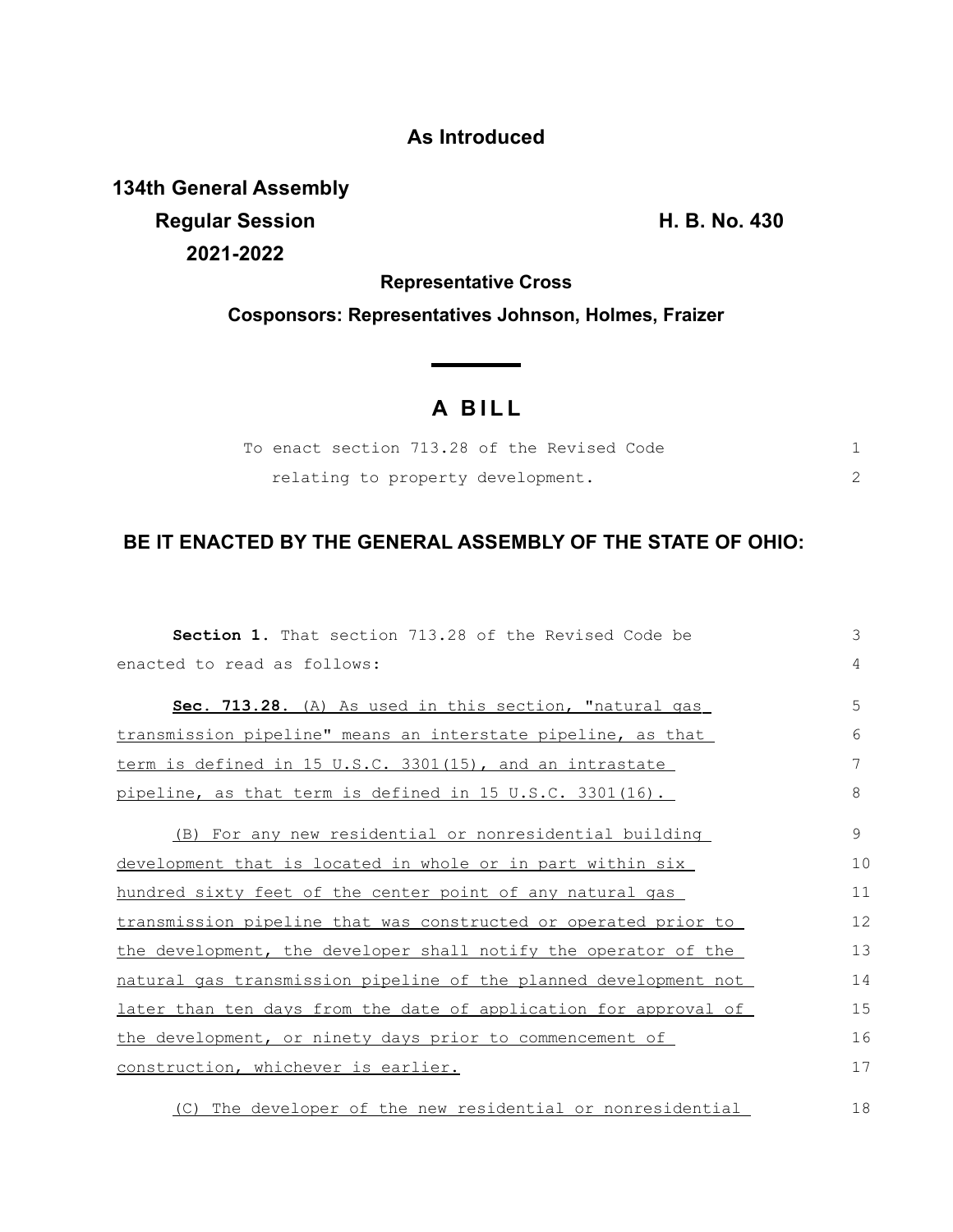| development shall provide on any plat filed with the county or   | 19 |
|------------------------------------------------------------------|----|
| city engineer a notice stating that the developer has utilized   | 20 |
| reasonable means to notify the operator of the pipeline to       | 21 |
| verify the location of the pipeline and the pipeline easement.   | 22 |
| The developer has reviewed, or attempted to review, preliminary  | 23 |
| information about the proposed development with the pipeline     | 24 |
| operator.                                                        | 25 |
| (D) Within sixty days of the effective date of this              | 26 |
| section, each county and city engineer shall gather raw national | 27 |
| pipeline mapping geospatial data about the locations of          | 28 |
| pipelines from the pipeline and hazardous materials safety       | 29 |
| administration within the United States department of            | 30 |
| transportation. A county or city engineer is immune from         | 31 |
| liability related to the approval or construction of such a      | 32 |
| development when the approval is based upon information as       | 33 |
| provided in this division.                                       | 34 |
| (E) Upon receiving notice of a planned development in            | 35 |
| accordance with this section, a pipeline operator shall provide  |    |
| pipeline location information to the developer within forty-five | 37 |
| days. The most current and reliable location information shall   | 38 |
| be provided, which may include any of the following:             | 39 |
| (1) Documents reflecting the actual location of the              | 40 |
| pipeline;                                                        | 41 |
| (2) Marking facilities on design drawings;                       | 42 |
| (3) Maps.                                                        | 43 |
| (F) Not later than January 1, 2022, a pipeline operator          | 44 |
| shall file the name and contact information of its primary       | 45 |
| contact person with the county or city engineer having           | 46 |
| jurisdiction.                                                    | 47 |